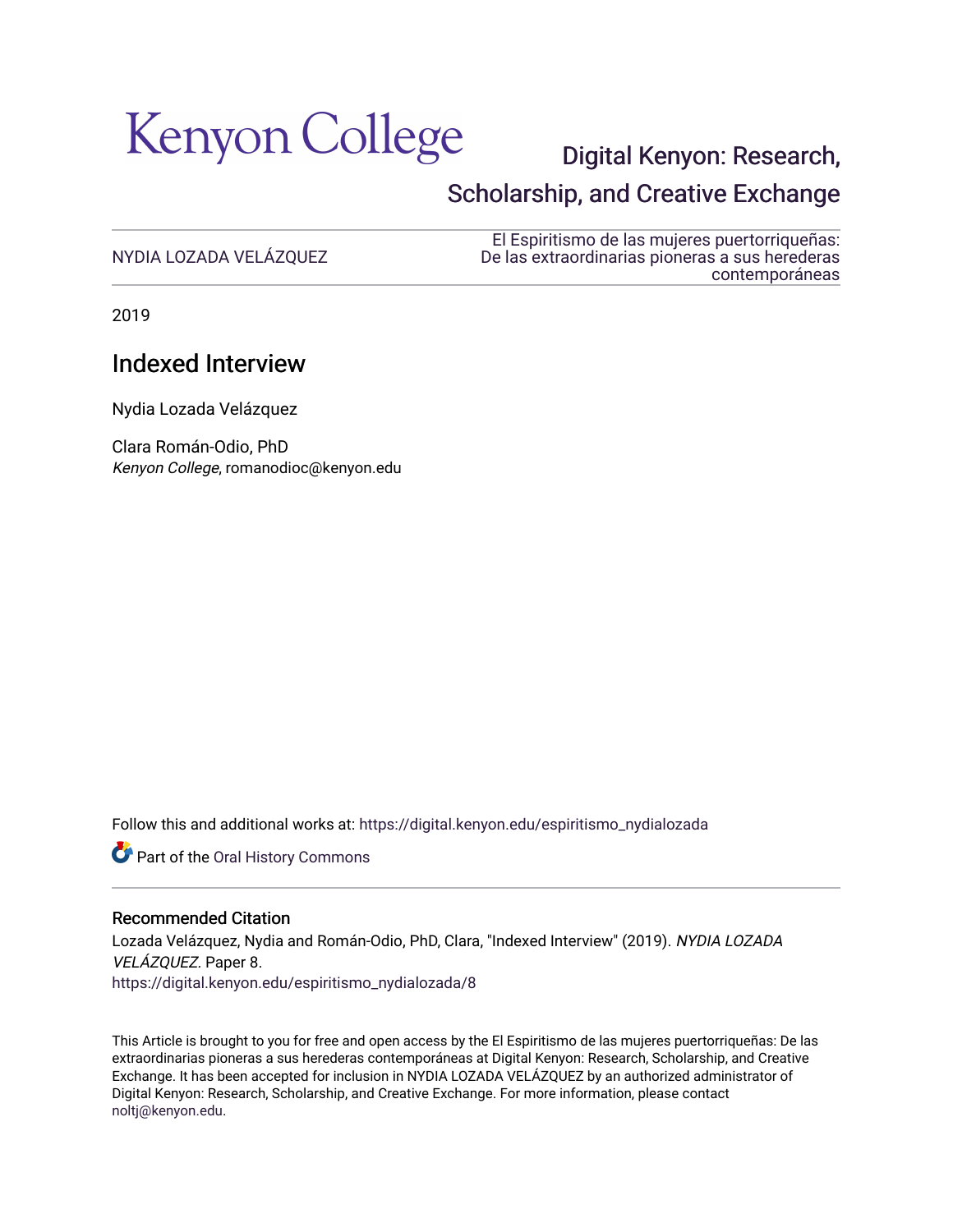## **Indexed Interview**

### **Nydia E. Lozada**

#### **Digital Story**

**Origins of A.M.E.P.A.** – [01:39 - 11:25]

#### **Other themes**

- **1. The Magazine** *Enfoque Espírita* **–** [14:45- 16:42]
- **2. What is Your Understanding of Spiritism? –** [18:57- 21:38]
- **3. The Earliest Memory of a Spiritist Experience –** [21:50-24:13]
- **4. The Experience Within the Center –** [24:32- 27:43]
- **5. The Obsessive Spirit and Spiritist Tools: 36:25-40:16 –** [36:25-40:16]

**Clara Román-Odio** [00:00:25] I'm Clara Román-Odio from the project *Spiritism by Puerto Rican Women: From Remarkable Pioneers to Contemporary Heirs.* I am interviewing Mrs. Nydia E. Lozada, president of the Association of Puerto Rican Spiritist Women in Action (A.M.E.P.A.), founded forty-two years ago. Today is July 24, 2019. And we are at the headquarters of the association in the town of Juncos, Puerto Rico. Thank you very much for your participation. Could you please tell me, for starters, your full name and your date of birth?

**Nydia E. Lozada** [00:01:12] Nydia Esther Lozada Velázquez. I was born on July 18th, 1949.

**Clara Román-Odio** [00:01:19] Thank you very much. Well, I would like to start by asking you to talk a little bit about the origins of A.M.E.P.A.. How did this organization start and what factors influenced its foundation and dissemination?

**Nydia E. Lozada** [00:01:39] There was a very important event that gave rise to the founding of A.M.E.P.A.. By 1976 the Federation of Spiritists of Puerto Rico, which was founded in 1903, withdrew from the Panamerican Spiritist Confederation (C.E.P.A.), a worldwide organization. Mrs. Guillermina Massanet, who was the founder of A.M.E.P.A., had been president of both organizations. Doña Guillermina was the first woman to preside over the Pan American Spiritist Confederation and was the president of the Federation of Spirits of Puerto Rico for more than 25 years. In 1976, the Federation of Spiritists decided to unsubscribe from C.E.P.A., which stands for the Panamerican Spiritist Confederation. That same year, the Panamerican Spiritist Confederation would come to Puerto Rico to hold regional conferences. A very difficult situation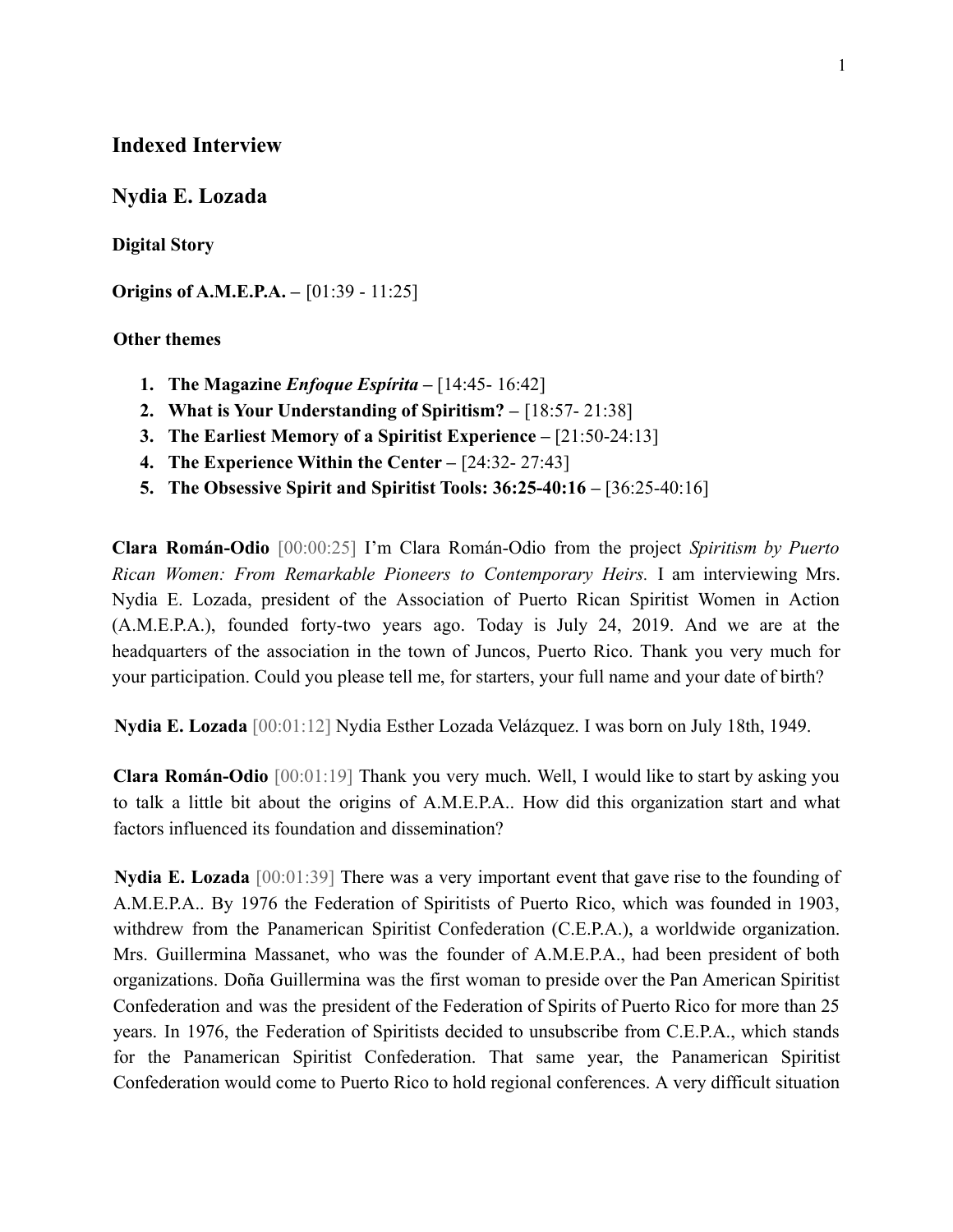arose because Puerto Rico was left without representation in C.E.P.A.. Doña Guillermina, seeing as she had been president of both, summoned a group of women from different spiritist schools with the purpose of forming an organization so that Puerto Rico could have representation in C.E.P.A.. As always, women had to fight a lot. There was a strong opposition to that movement. People could not conceive that a group of women could lead an organization. But the group was formed. They accepted the call and on March 13, 1977 they formed a board of directors; they presented the association to C.E.P.A. but it was rejected. Naturally, we were told later that it had been exclusively because it was a group of women. That gave rise to the formation of a new body that became known as the Puerto Rico Relations Council, where women spiritists were invited. Once this was over, the Council continued by itself and the women who were already united continued to visit different spiritist schools in Puerto Rico in order to gain a broader, much larger enrollment. And this had worked very well. And then naturally in November 1977 they meet, elect a board of directors, prepare bylaws and on July 31, 1978 they register the organization as a non-profit organization with educational, social, and cultural purposes.

**Nydia E. Lozada** [00:04:59] That is what gave rise to this body, a group of brave, confident, enthusiastic and determined women, willing to work for the spiritist movement which has always been their main goal. Bylaws were established, as was the organization's purpose, which has always been education, and they chose the motto "Educating for the future." They chose a symbol, which you have seen, that is the dove that carries three grapes in its beak which symbolizes that we are watering the seeds of Spiritism which are science, philosophy and morals. That is our north. There were some meetings, some objectives were prepared, to complement our fundamental purpose, which is the moral transformation of the human being through education by promoting spiritist education through spiritist philosophy according to its postulates. The postulates well, of course, the first postulate is the existence of God, reincarnation, mediumship, and there more postulates, countless, that we also follow.

**Nydia E. Lozada** [00:06:14] They established how enrollment was going to be organized. Enrollment is made up of members who are eighteen years and up and collaborators, because men wanted to collaborate and join us as collaborators. And then the goals were prepared and also the requirements, which I already mentioned, to belong to the organization. We started to work because the first women who organized this movement opened the way for us, laid a firm foundation, as we say very firmly. And that regulation that was established has served us as a foundation. Because it is indispensable for an organization to work well, as ours has worked for forty-two years, there must be rules. Here, the President presides but does not rule. What is done here is the following: every month the board of directors meets and proposes projects, submits motions, they are selected based on a voting system and if we have to discuss it because we disagree, it is discussed. But we do countless activities. We, for example, have programmatic activities that are already scheduled such as our annual assembly that we hold at the end of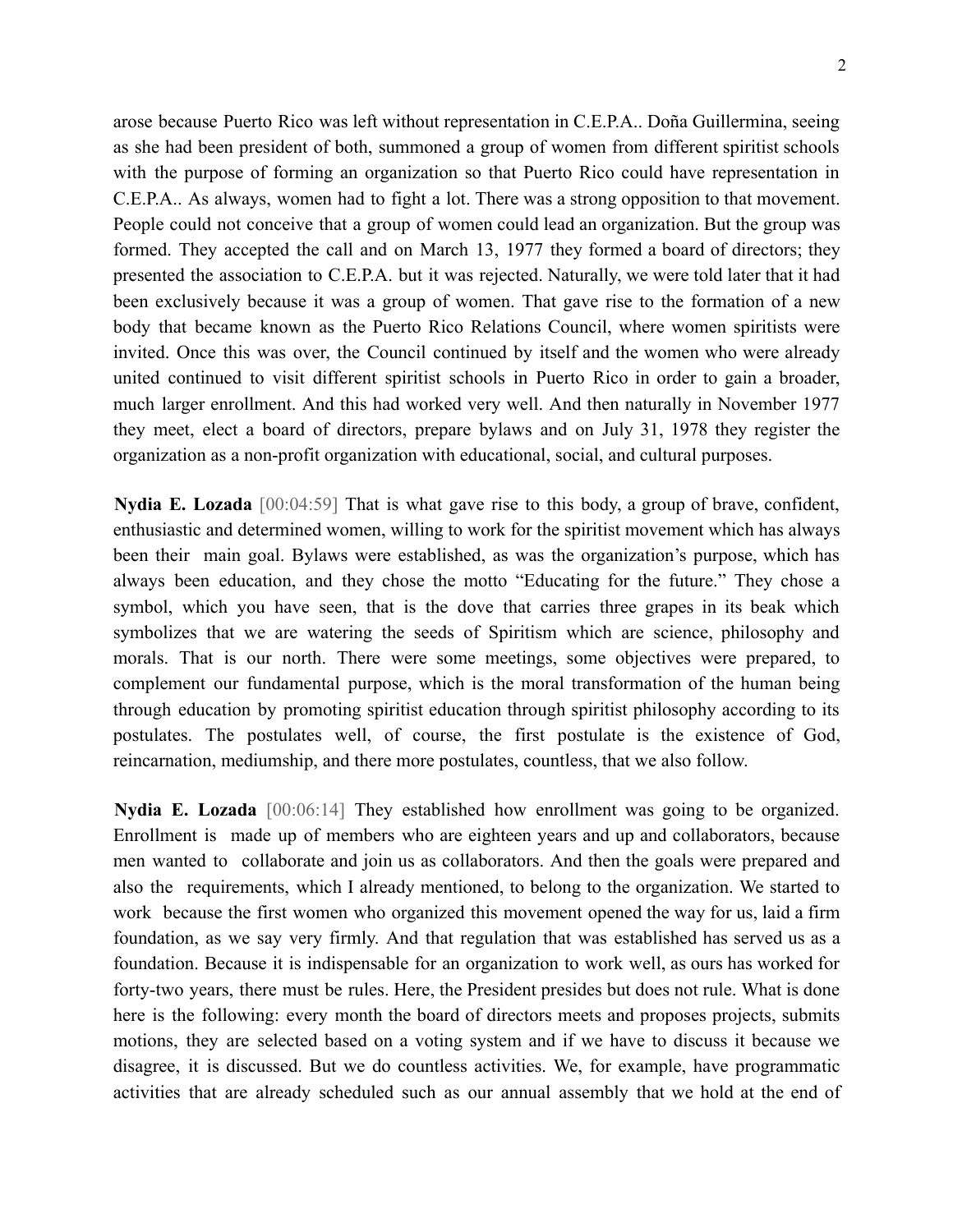March. We have the medium day that we celebrated on January 15th. We have an A.M.E.P.A. family day activity, which we also celebrate because we need to have fun. During that activity we invite members, their family members and people from other centers that want to join us in the activity. The one we have this year is going to be at the meeting in Casa Pueblo.

**Nydia E. Lozada** [00:08:12] We also have program activities such as the birthday of Allan Kardec. We also collaborate with Mother Earth and there is an activity called "Cleaning at all costs." A representative group from A.M.E.P.A. works on that activity. We work with the community, as a community initiative, which is an organization where drug addicts can receive help. A.M.E.P.A. prepares a meal on Thanksgiving to share with them. In addition, we have joined in collaboration with the American Cancer Society. We participate in "The relay for life," and we participate in the breast cancer march that takes place in October. I already have the advertisement in my hands. And we naturally celebrate Christmas day. That is for us too, we also participate in that. In addition, A.M.E.P.A. became the facilitator and disseminator of the spiritist doctrine by conducting conferences in different centers. And this was done because A.M.E.P.A., when I say the words facilitator and collaborator, it is because the directors or presidents of the different institutions call us and say: "When are you going to bring me a conference?" Then A.M.E.P.A. gets the person who will give the conference if one of A.M.E.P.A.'s members cannot do it. We have our collaborators, we plan the conference and then we bring the conference.

**Nydia E. Lozada** [00:09:58] But in addition to the spiritist conferences we also do conferences and activities for the community. For example, around this date, we present a conference about hurricanes. Well, those conferences are given here. We give workshops, also workshops, for example, we had a workshop on the art of public speaking; workshops on the creation of magazines and to help the members, let's say...to help them financially, well, we gave a workshop on garment design to help them. We gave that workshop last week. I was in charge of the workshop, but we have another workshop pending. And so we have been collaborating and working with the different organizations because they call us, that is, this is because some social worker knows about the association, or for example social services knows us and sends us, asking us for help.

**Nydia E. Lozada** [00:11:20] Right now "La casa de todos," a shelter for battered women here in Juncos, asked us to help them with the start of classes. How do I get young women to collaborate? Well, when they send me any request, we naturally thank social media, right, especially the chats where you can send messages and all this. But we are using this platform because I send the needs of the people to the members and they, in this case in particular, choose what they can contribute. Because we have something very nice in A.M.E.P.A., no one is forced to do something here because there is no need to do so. Because the ladies of A.M.E.P.A., this board of directors are, excuse me, but they are really good, very active and well committed. I do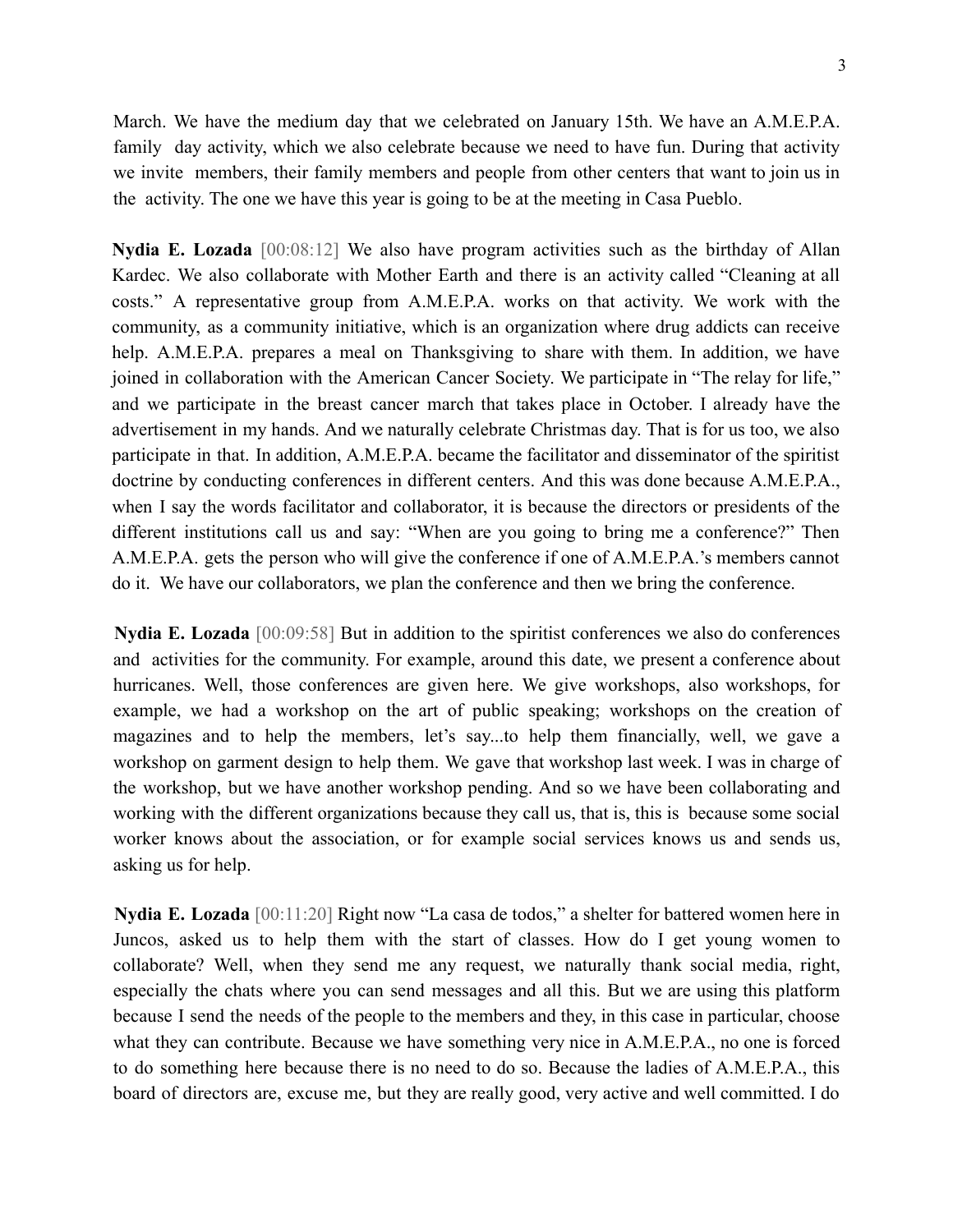nothing more than say "I need this" and then a hand is raised. "I'm going to do this," "I'm going to bring this," so we have a group that from the beginning laid solid foundations, and we follow that. The path has been followed and maintained and that is the most important thing. Collaboration, the unity that exists between the group, that is essential. Naturally, because as I said before you have to follow rules. We have bylaws. And the leader has to know how to lead, she has to know how to preside. You have to allow the participation of the group, and of the members. If we did not have that ability to allow collaborators to join the group, collaborate, share, we would not have reached 42 years. Because it has not been easy, it has not been easy. But like everything in life things are not easy, they are a bit difficult, but we are working with a lot of love, above all things, with a lot of love.

**Clara Román-Odio** [00:13:35] Well, thank you very much for that historical account and also for the detailed description of the organization's mission and how it has supported social welfare and the exchange of experiences and spiritual knowledge. It is very interesting that they do educational projects. I am interested in talking a little, a little more, about how the organization has sustained spiritual practices, doctrine and practice per se. Maybe you could tell us a little about those practices. Historically, what have A.M.E.P.A. women done in terms of the promotion of the spiritist doctrine and also the promotion of spiritist experience?

**Nydia E. Lozada** [00:14:45] Through the workshops, through the conferences we bring to different institutions. Besides that A.M.E.P.A. also publishes a magazine. A.M.E.P.A. has published it since 1989, when we published the first magazine called *The New Criterion*. That magazine was published in conjunction with the Francisco Simonet de Humacao Cartesian Institute. Already by 1998 the magazine became the official organ of our organization and as a result of this was named *Spiritist Approach*. If we take a look, then, the magazine has been with us for thirty years, thirty years we celebrate together with the forty-two years of existence that we also fulfilled. So our work has mainly focused on seminars, conferences that we bring to the different institutions, the articles that we write in the magazines, the forums. I have not told you yet that we prepared forums here. We prepare them and we also have a pending forum for the birthday of Allan Kardec. The Euthanasia Forum was held here. We invite all spiritist leaders to know the position of spiritists, particularly spiritist women, on euthanasia. Once that was concluded and because there was a project in discussion to be approved in the House of Representatives we decided to show our strong opposition to this practice. That message got there. The project was not approved and our position in A.M.E.P.A. and the spiritist leaders is that we do not agree with euthanasia, we do not agree. And then in addition to the forums, workshops, conferences, we have our magazine *Spiritist Approach* for dissemination.

**Nydia E. Lozada** [00:16:42] But as I told you before, we don't just give lectures to members. Conferences for the community are also held, such as the one of the atmospheric phenomena that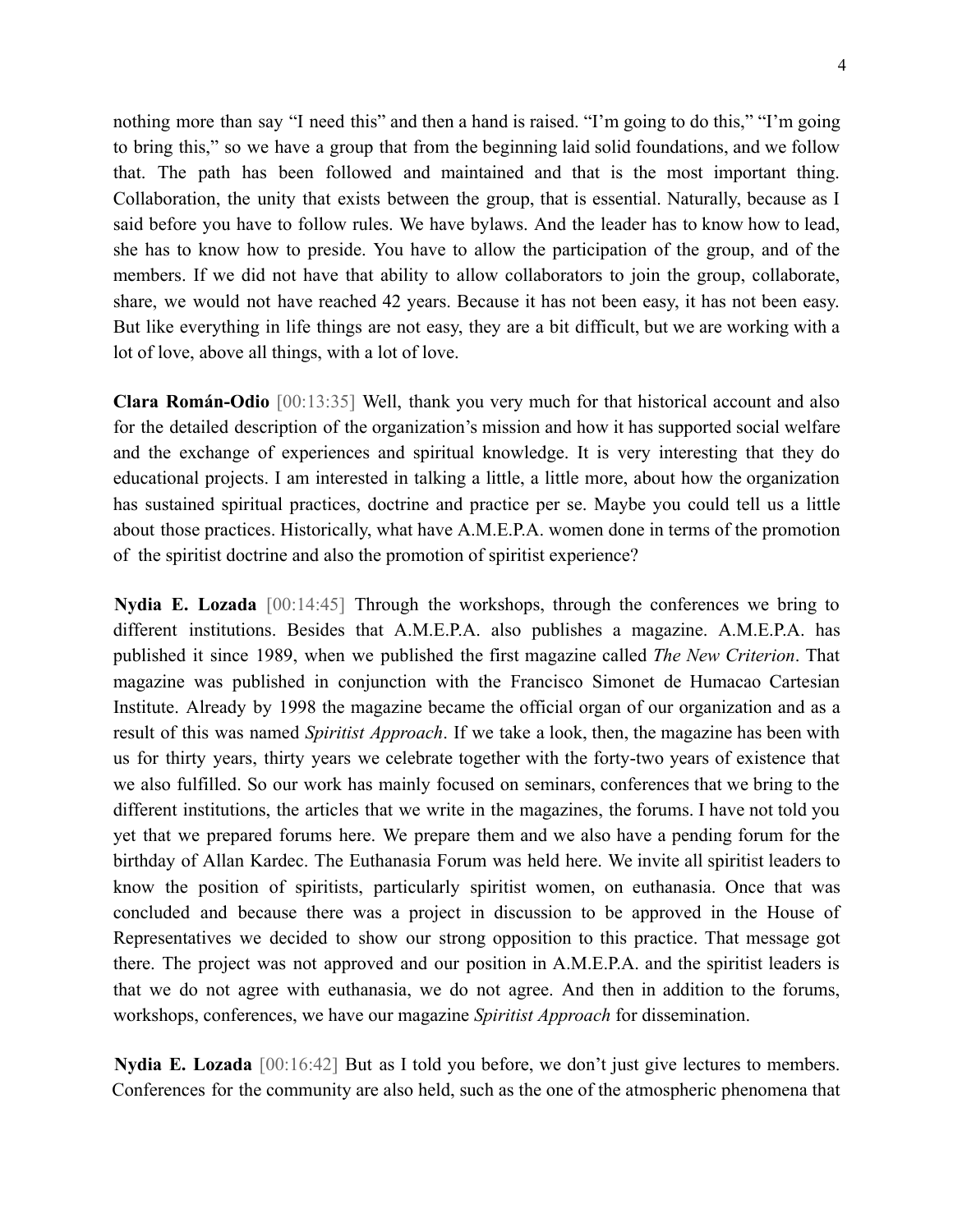we have already presented to the public for three years, and that event does not only take place here at the headquarters. But, for example, some spiritist school that knows about us, tells us: "Can we join you?" And then we present it. One of those presentations took place at the Santiago Rodríguez de Montones de la Piedra school, where I started my first year but we'll talk about that later. But we do all of this and naturally, as I say in interviews or conferences we organize, you not only educate with conferences, but also with your example. You are an example when you are in a place and someone talks to you about Spiritism. You should take advantage of the occasion and talk about what it is and get people out of doubt. I'm going to narrate what happened to me yesterday. Yesterday I was in a beauty salon and when I said I was a spiritist the girl next to me got upset. She told me: "How is it going to be possible?' And 'that is ...," she told me the common name used for Spiritism. I told her: "You are wrong," and I started talking to her about what Spiritism really is. She was calmer after I talked with her, which is what we have to do when this opportunity presents itself to you. Take advantage of it so people stop being ignorant about it, the ignorance of believing that Spiritism goes hand in hand with, we will say the word they use, with witchcraft, still permeates in society.

**Clara Román-Odio** [00:18:46] Speaking of this concept I would like very much if you could tell us a little about what you understand about Spiritism.

**Nydia E. Lozada** [00:18:57] Well, from what I understand about Spiritism, we can say that Spiritism is a free thinking philosophy, but we can also say that it is a moralistic doctrine. Why do I say this? Because through the teachings that you are learning, the knowledge that you are acquiring, through the readings, through the lectures, through the books, you realize the importance of morality for the human being. Because morals are the rules of conduct. That is what teaches you how you have to behave in life. And in Spiritism we emphasize moral behavior. In fact we had a conference specifically on that subject and there is a written report about it in the last magazine. And that is the case because morality, the knowledge you acquire with time contributes to your spiritual progress as a human being, in that introspection that you have to do and see what you are missing, what you are doing and that will lead you to the moral transformation that we constantly talk about. That is one of our purposes, the moral transformation of the human being through education; because education is key to the progress of human beings. And this is what we see, that is the reason we say that it is a freethinking philosophy. We can say that it is an experimental science, because in the books that we have read, it is defined in this way. Spiritism is science that teaches us the nature, destiny and origin of the Spirit and its relationship with the physical world. I mean, I am a Spirit, I Spirit living a bodily life, a material life that each of us have. What relationship does this body have with the Spirit? Well, this is the one that transports me. The one who takes me to places. The one who guides me. The one who serves as a vehicle for me to achieve what I am achieving. Because the Spirit is intelligent, it is the intelligent part of the human being and then this little body that will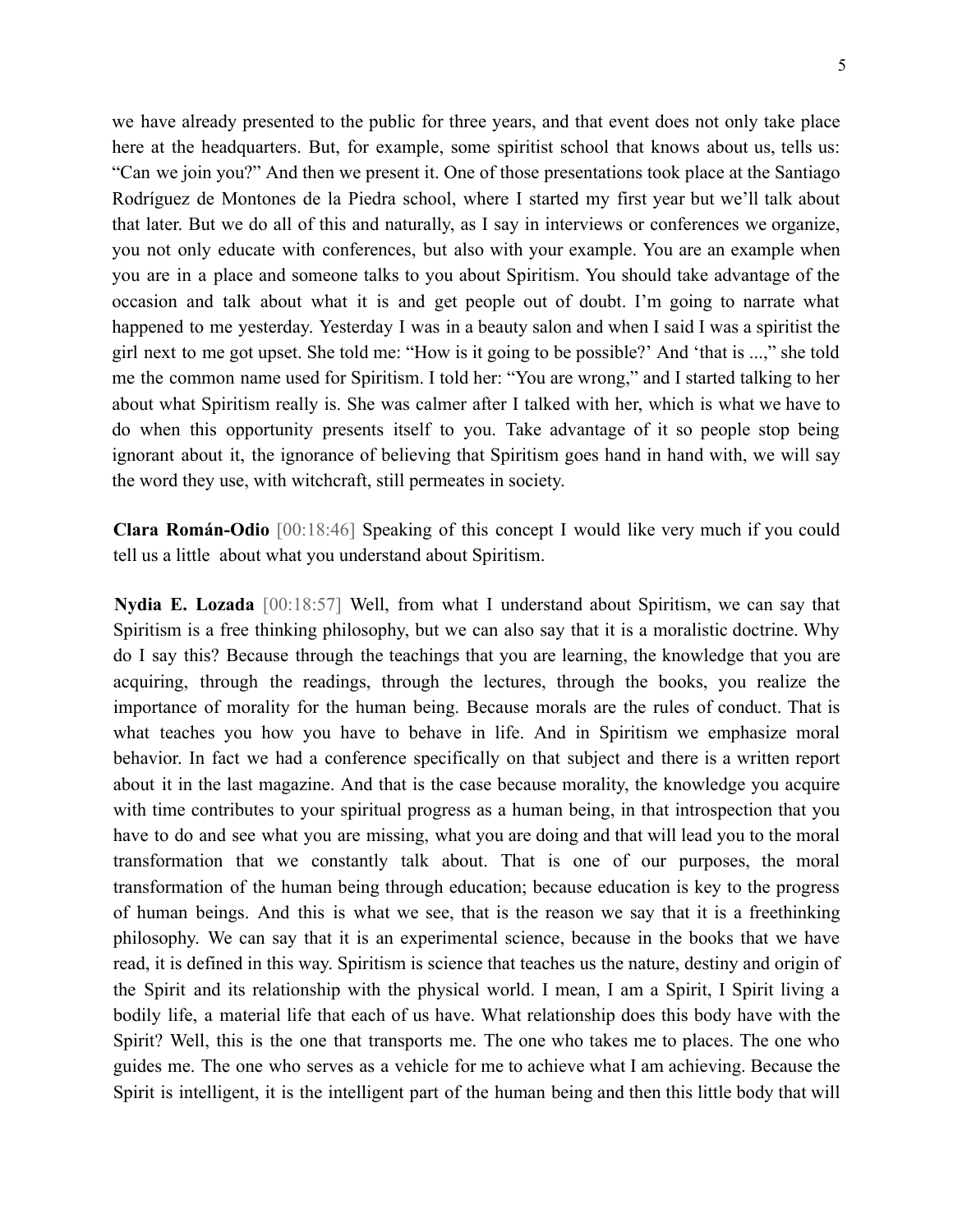have its process in the right moment and will last as long as it has to last. I hope that in my case it will last for a long time. I hope it lasts for a long time because I have many things that I still have to do.

**Clara Román-Odio** [00:21:38] Thank you very much! I would like to move to personal experiences and would like to start by asking you your earliest memory of Spiritism.

**Nydia E. Lozada** [00:21:50] I am the fourth generation of a spiritist family. This means that I was born spiritist because my great grandparents, my grandparents, my parents are spiritists. Already at the age of five I began to attend a children's section of the Santiago Rodríguez Moral Council School. So, I started my spiritist formation long before my training in public school. And the experiences I had there were fabulous because they taught me values there. They taught me the commandments, things that you never forget. They taught me there, respect for the elderly, and respect for the animals, and respect for our Mother Earth. So, from childhood you are gradually shaping your character and all of that contributes to your progress and your knowledge for your life as an adult. Yes, I had very good experiences. First, in the children's section we were forbidden to move on to the adult section until we were eighteen years old. Children have always been bold. At twelve I decided to attend the adult section. My experience could have been positive but that is not the case. I wasn't ready for it at that moment. Because our center was one of the largest centers, with a capacity of up to 150 people; a mediumnic table of 22 members. And you can work in mediumship for the first time, but I was not trained, I was not prepared. We know when the Spirit is going to communicate because the medium always has a certain influence and that impacted me a lot so I decided to not attend the adult session anymore until I turned eighteen. Once I turned eighteen, I started attending adult school and have done it since then. Since then.

**Clara Román-Odio** [00:24:13] You have been attending the spiritist center since the age of eighteen as an adult. Could you tell us a little of what happens in this center specifically. Was this center in Juncos or in Las Piedras?

**Nydia E. Lozada** [00:24:32] That center was located in Las Piedras. In fact, that center, the land where it is built, was donated by my great grandfather, my great grandfather. And it is one of the largest centers. My eighteen-years old experience was very beautiful. Because the director of that institution the president, named Casimiro Lebrón, struck me for the simple reason that when a Spirit came to communicate through the medium —because we know that the medium is the instrument that the Spirit uses to communicate— he had the ability to know even the name of that Spirit that was communicating and that impacted me; and then when the medium was communicating he sent a message of tranquility. He sent messages of tranquility. And the number of mediums there was impressive to me.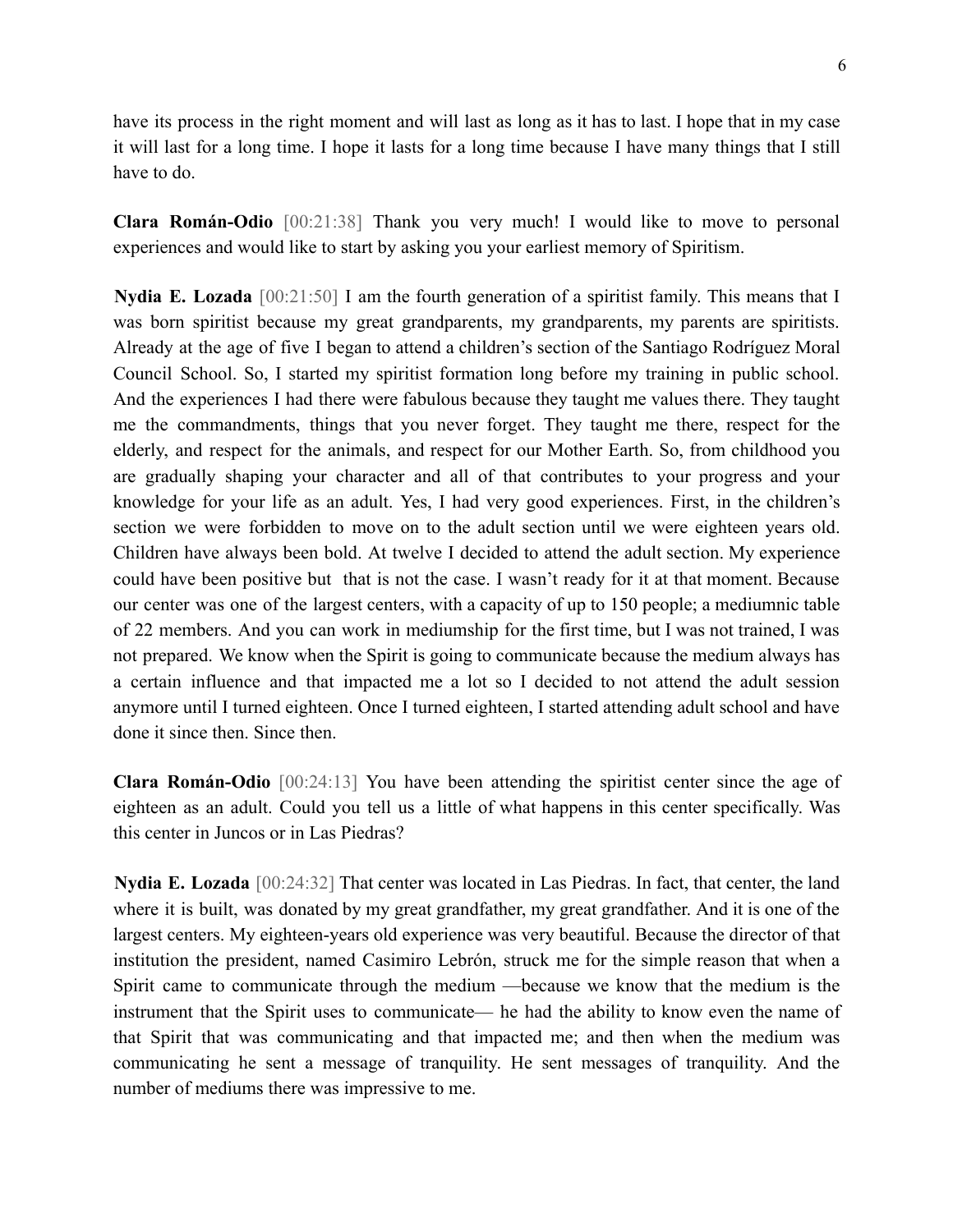**Clara Román-Odio** [00:25:39] What happens at that table or what happened at that table? If you could tell us that story, even if it is short. Or what, do you remember, that happened in that mediumship table?

**Nydia E. Lozada** [00:25:54] Well, at those mediumship tables, first in the center you start reading, a reading is done, and then that whole table is quiet, silent, and the people around them keep that same silent thought, calm, because that helps the concentration of the medium a lot. And then once the reading is finished, the director goes to a section that they call "does anyone have an experience?" something someone has seen, and then begins that section where people respond, expose, what they have seen and the director had the ability to discern what was something personal and what could be something spiritual. That was what excited me about him. Once that part passed, then the mediumship session started. It was the moment where he allowed the mediums to communicate with the Spirits, to bring the message that those Spirits were telling them. One of the things that impressed me to see was that he did not allow people in society to intervene with that communication. That was between the medium and him. So we understood that he was the one who was driving the medium. When he saw that the medium was agitated he said these words: "Let's see, let's see, it is not the medium's fault." If it was the case that the Spirit came with some agitated concern for whatever reason, he had the ability to control that and that was something impressive.

**Nydia E. Lozada** [00:27:44] But I am going to tell you that I am medium. At the age of twenty-five I had a physical experience, I had a physical experience. I was a graduate nurse. I worked at the Cagua Sub Regional Hospital. In the Nursery section they were curing a baby and I collapsed. When the girls, I mean the nurses next to me, see me, they take the baby from my hands. I woke up in the Industrial Hospital surrounded by doctors. I had suffered acute myocarditis. My daughter, who is a doctor today, tells me: "Mommy, it is a miracle that you are alive." Naturally, I used all the knowledge I had. I started telling God, the spiritual dimension, my spiritual guides, that I wanted to live. I had a nine-month-old girl, and I know that all that, excuse me Clara, I know that all that helped me to be where I am today. Because it was that knowledge that gave me the strength, the strength, to continue ahead with my life and I had that experience. I began to meditate, to pray, to pray, to pray and I felt at a given moment that I was floating. I fell asleep and when I woke up I felt like a little flea. I felt calm. I honestly had to see if I was alive because the experience was like that. And I am here, I am here. My daughter is forty-seven years old, already forty-seven years old. So, these are experiences that make me think that medicine is the most important thing, that medicine had influenced in my experience, but I also believe that the preparation and the knowledge I had to ask, to know how to pray, because you have to know how to pray, to know how to pray, I learned that thanks to Spiritism. Knowing how to pray helped me, helped me. And I tell this experience to many people: "when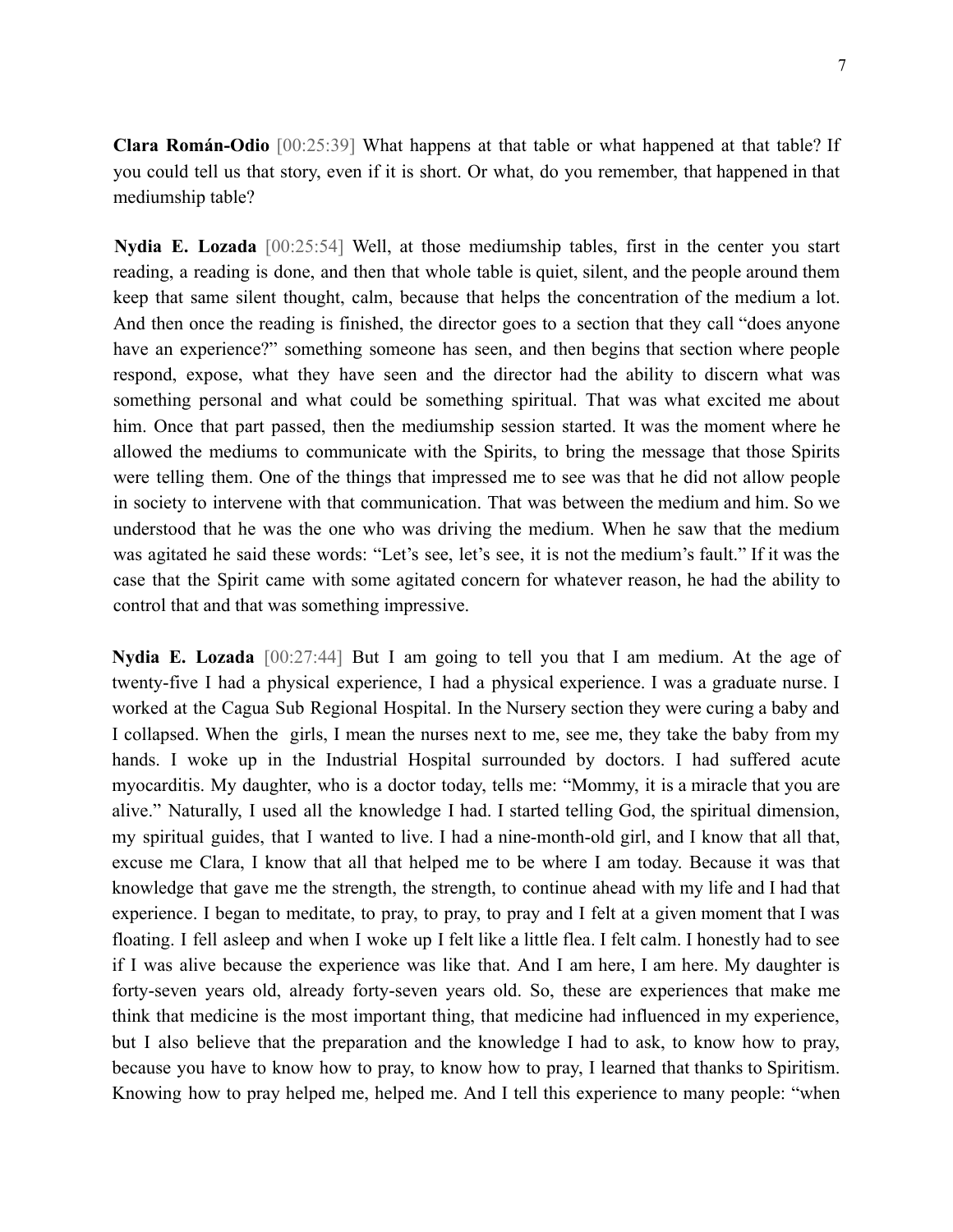you pray, do it with the soul, with the heart, to be heard."

**Clara Román-Odio** [00:30:06] What kind of medium are you? Can you talk a bit more about that experience of being an intermediary for a Spirit and what kind of gift you've received?

**Nydia E. Lozada** [00:30:24] Well, I'm a talker medium. I mean ,I communicate what the Spirit brings to me. But I will explain how my first intervention as a medium was. Once this whole process was over, I started attending my school, because I had an experience. And when you have experiences for the first time, the person gets nervous. I was nervous, scared, although I had knowledge because I was impacted. I was impacted and what I saw for the first time was something so simple but it was not in my mind. What I saw..I saw there was an orange towel with a white bottom. Something simple but it scared me and the director told me: "Young woman, that's not that bad." And then he told me what it meant to him. He told me: "You have a lot of work to do because the towel you have has a small white line. It is up to you to make the whole towel white." And then I said: "Well, that's what we are for, that's what we are for." So, this is all part of my work, of my progress, of my evolution as a medium and as a medium you feel what I had already explained. What the mediums feel. And above all things the medium gets a little tense because when you feel that there is a spiritual brother at your side it scares you. But then you start getting prepared for this, because the director used to make meetings every month, every two months, to educate the medium. And he educated us by telling us that there is no need to be afraid or to doubt, that when the medium is afraid or has doubt then there you do not allow that Spirit to communicate; and then it begins, that force that makes you feel that you are a plug, that makes you say something because it feels as if something is pulling you and you, you do not allow that and that is practically because the medium is shaking and doubts. What I am seeing, what I am hearing, is a product of my thoughts, my mind, and then when you realize it and say: "this is nothing, you are sitting here, with your eyes closed and you are receiving the whole message, you transmit it. You transmit it, transmit it without any fear."

**Nydia E. Lozada** [00:33:16] The president is in charge of telling you but you know as a person, as a mediumship, the responsibility. Sometimes, a simple word that you communicate is an extraordinary help for the people who are helping. You say: "This brother came to ask for forgiveness," because that is what he tells you. The Spirit tells you: "I want to ask for forgiveness;" and he tells you the name of the person he wants to ask for forgiveness and that person is in society. That is wonderful, because that person could have been suffering and it is extraordinary work that this brother, who passed away feeling sad or angry, comes back to ask for forgiveness. It is thanks to this that the person no longer has to go to the psychiatrist, or she no longer has to go to the psychologist, and by forgiving that brother who was injured it is enough. And that communication does not only work for you, that communication works for everyone in the group, in the society that is there. So, a job well done helps the person a lot and a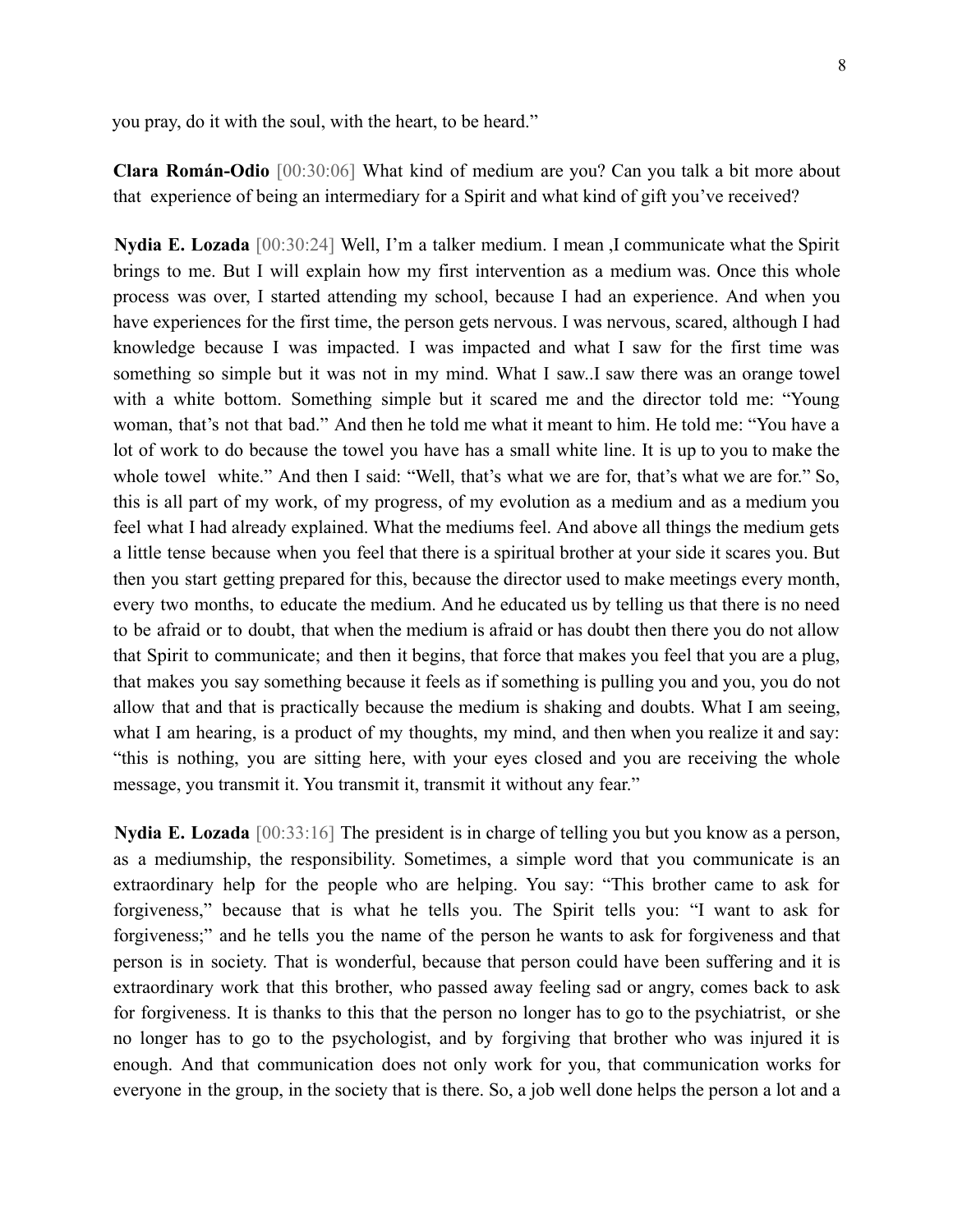well-organized center also helps the person.

**Clara Román-Odio** [00:34:30] You have lived this experience as a mediumship, as a spiritist educator, as an activist and a member that volunteers in social welfare activities for a long time; and you just told me an initial experience of your career. Could you share a memory of a spiritist experience that has been valuable, transformative for you? For some reason you have continued on this path that you consider beautiful according to what I hear.

**Nydia E. Lozada** [00:35:17] Yes!

**Clara Román-Odio** [00:35:17] So what is an experience you remember, a memory, something that was unforgettable, that was shocking, transformative?

**Nydia E. Lozada** [00:35:29] Well, in addition to these experiences, there are experiences one has in daily life with our family. For example, we naturally come from a spiritist family but that does not mean that we do not have conflicts. This is something very personal that I would not like to talk about. But there are many experiences where you understand that there are obsessive Spirits. That if you do not know them, you do not know what they are, we have studied them a lot, then they sneak into the mind of the human being and they make you, as one tells the person, overthink. You keep thinking about that situation, about that problem and then they take you to difficult situations. I have had my experiences where I cried for those situations. But, I appreciate that because I am a spiritist, those situations did not affect me further. Because when you have an obsessive Spirit, a person who hurts you, who hurts you and who hurts you strongly, it is difficult. How do you get through that? That is what people would call bullying today. How do you get through that to continue living? Because there are people who even take unsuspected decisions; and that is why Spiritism has taught us what obsessions are, how you work with them. Because we are naturally studying Spiritism and it teaches you how you can get out of an obsession. An example, when we have a mother who is strong, who mistreats you, how do you get out of that problem without offending that loved one who gave your life? How do you get out of that situation? When you learn what the fourth commandment says: "Honor your father and mother," you already have a tool. When you are in college and you learn that your mother or father, or whoever it was, gave you what they had. That they do not have the schooling that you have, that they did not learn what you have learned, then there you have other tools to say: "it doesn't matter, it doesn't matter."

**Nydia E. Lozada** [00:38:19] So, there are many things. When you know a doctrine, a philosophy such as Spiritism that has so many tools for you to get out of that quagmire, that torment, you say here I have another tool. Love, love above all things, which was the maxim of Jesus, people have to hold onto this very hard because it tells you: "love conquers all," but that is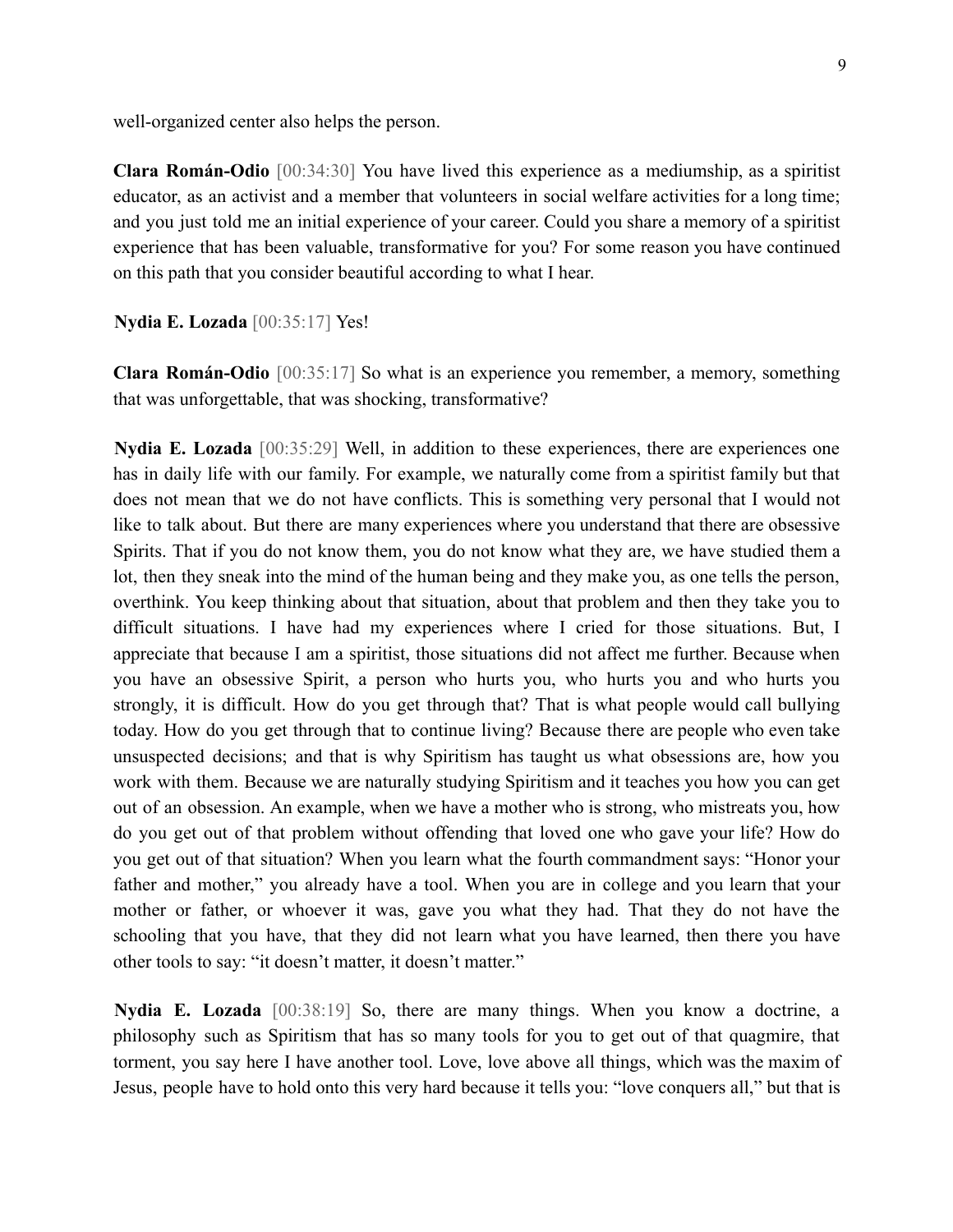just a word. Internalize it. Internalize it because love is indeed powerful; it helps you and is a powerful tool for situations of that nature. Love yourself. You must want to continue living because you have a lot to do. Forgiveness, another powerful tool. Why can't I forgive that being or that person who hurt me so much? Why not? Forgiveness is a powerful tool. I have the ability and knowledge to know what forgiveness means. Forgiveness will help me and that is the important thing. That will help you. The responsibility of the person who hurt you is theirs. But when you forgive, and forgive with your heart, you live relaxed and calmed and with much more courage and more strength. But you have to optimize the tools we have. And Spiritism provides me with all those tools. I say this, it is very personal, I say Spiritism is like a small box of tools where I put all these tools to use at the right time. I have that little box with all that knowledge. When I have a situation, I open it and from there I get the tool that I'm going to need at that moment because it's like that.

**Clara Román-Odio** [00:40:17] I would like to conclude, you have given me very valuable content. I wanted to ask you a very simple question that has to do with everyday practice. How often do you participate in a center today? How often does that center meet?

**Nydia E. Lozada** [00:40:56] Well, the women's association meets once a month, the board of directors, to make decisions, submit motions and do our work. We have what we call a spiritist group, which is a study group that meets the same day the board of directors meets. The board of directors meets in the morning and the study group meets in the afternoon. A.M.E.P.A. members and the public who want to accompany us can participate. And that is it, naturally. I was attending the center that was my alma mater as I say. Then I attended the Francisco Simonet Cartesian Institute. But when I met the Association of Spiritist Women I fell in love, it is an incredible love. Then that made it difficult attending the meetings in the other center because in the institute they meet on Sundays at 9:30 in the morning and then it was difficult for me to visit the other centers, and bring the conferences that usually coincided with the Institute's schedule. I stopped attending the institute because of that but the study group, the activities that I organize, the magazine to which I have committed to write, that fulfills me significantly, because that complements me as a person and as a spiritist. It complements me. Besides that, I am a person that reads a lot. I love reading, I read everything, besides the spiritist books, well, I read. The most recent thing I am currently reading is Michelle Obama's book, that is to say that I read, I love reading and that nourishes me and my Spirit. It nourishes it.

**Clara Román-Odio** [00:42:49] When you talk about those educational meetings, what materials do you specifically bring? How is that education organized? Do you distribute the reading before the meeting? Do you choose specific sections of a text for discussion? How does this educational process occur?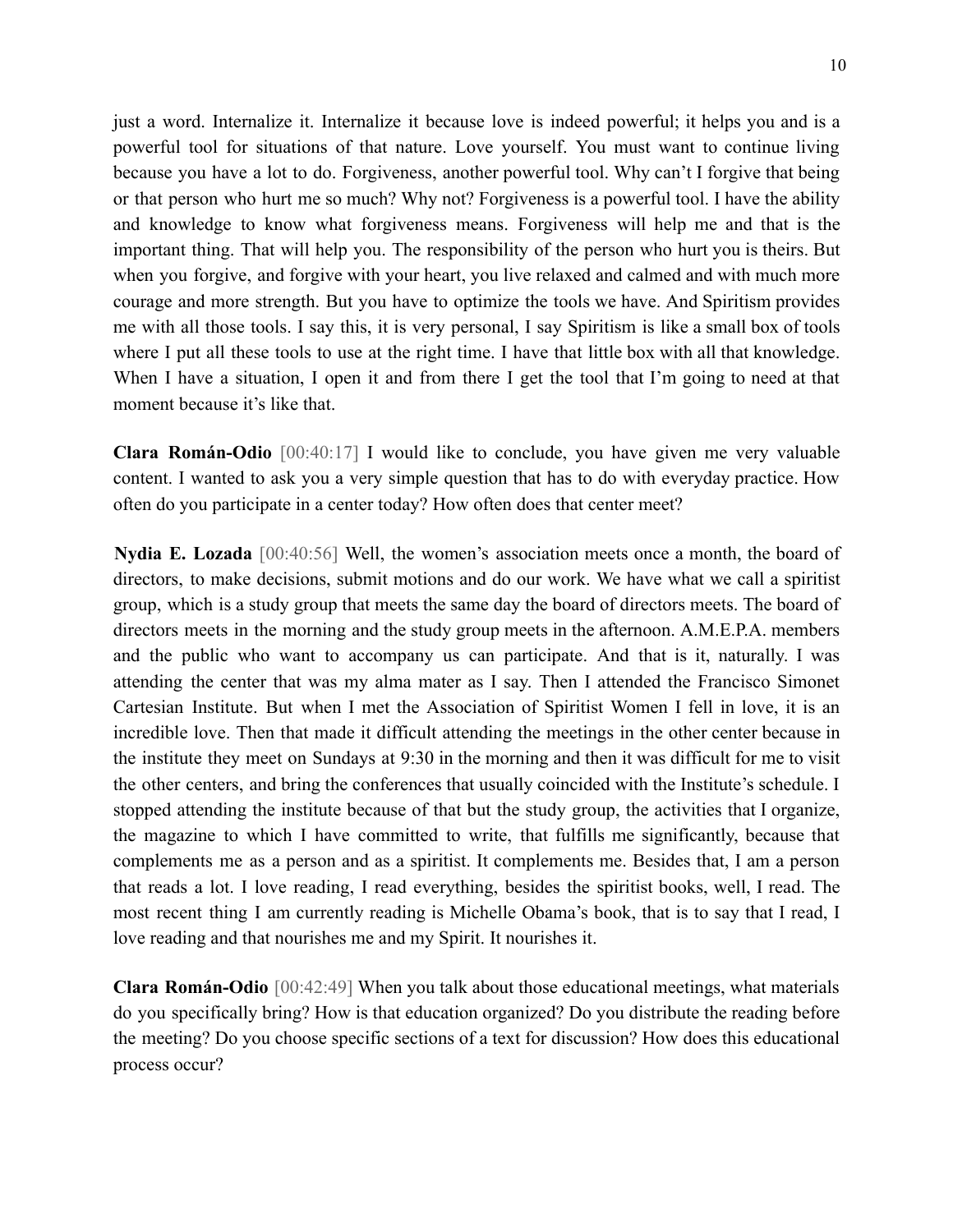11

**Nydia E. Lozada** [00:43:13] Well, we usually read Allan Kardec's books but we also read from other authors. We read self-help books. We also read self-help books. We read and stop when there is a word, a text, an article that interests us; We analyze it, we discuss it and sometimes we have a significant period of time analyzing and discussing what Nereida thinks, for example, what Josefina thinks, what Vilma thinks, what each of them thinks. We do meditation so that the members, I say the girls, love. They say: "This is my moment" and then we do a very quiet meditation, well directed. When the meditation ends, I ask this because I am leading the session, "did anyone see anything?" And I also tell the participants: "Don't keep anything to yourself because sometimes something that you see, that seems simple to you, has a deep meaning. When you analyze and discuss it, it has a deep meaning." And as we always say, the Spirits are not alone. We are accompanied by spiritual brothers who always come to nourish themselves, to look for the food. The reading that we are doing, those words that we take to them, those messages, feed them as Spirits because we know that there are Spirits that are accompanying any of them. At this time there must be many of them here feeding themselves from every word that is nourishing them. Well, we always do that: we read, analyze, discuss and ask if anyone has a situation, a problem, because everyone in the group feels very comfortable with the group itself. Because we are women, we can talk. I tell you: "express yourself without any fear because here we are all the same, here nobody is better than anyone." And well the group got organized precisely because there is trust. Because A.M.E.P.A. members, the organization, the association is nourished by members of different centers. So, for example, Nereida attends the center of Manatí, Mary attends the Kardecsian Institute, Sonia the vice-president directs a center in Adjuntas and so on. We are from different centers. The only one that only attends this center right now is me but I am in everything because I attend everything, they invite me to all the activities they do. Last Saturday, the Santiago Rodríguez Rural Council School invited me to their family day. I shared it with them in that activity. I visit other institutions that is why on Sunday I visited the Sacrifice and Abnegation School of San Lorenzo. I visited the Juncos Human Fraternity because I brought them a couple of messages, talked to them about the plans we have, because we have some fabulous plans that we hope to carry out.

**Clara Román-Odio** [00:46:40] Well, do you have any final comments? Something that I have not asked you that you would like to share.

**Nydia E. Lozada** [00:46:49] Well, I do want to share what I want to do, what I still have to do. What I have to do, because I cannot unlink my personal life from A.M.E.P.A.. It is something that is already there. And then we are at A.M.E.P.A. have dreams and our dreams are shared. We have a dream, and I hope that it will be achieved. We are already on our way to make an asylum for ladies. In the short term, we have a meeting of spiritist women that is already scheduled. We are planning to have it in 2021. In the short term we also have workshops, more workshops,